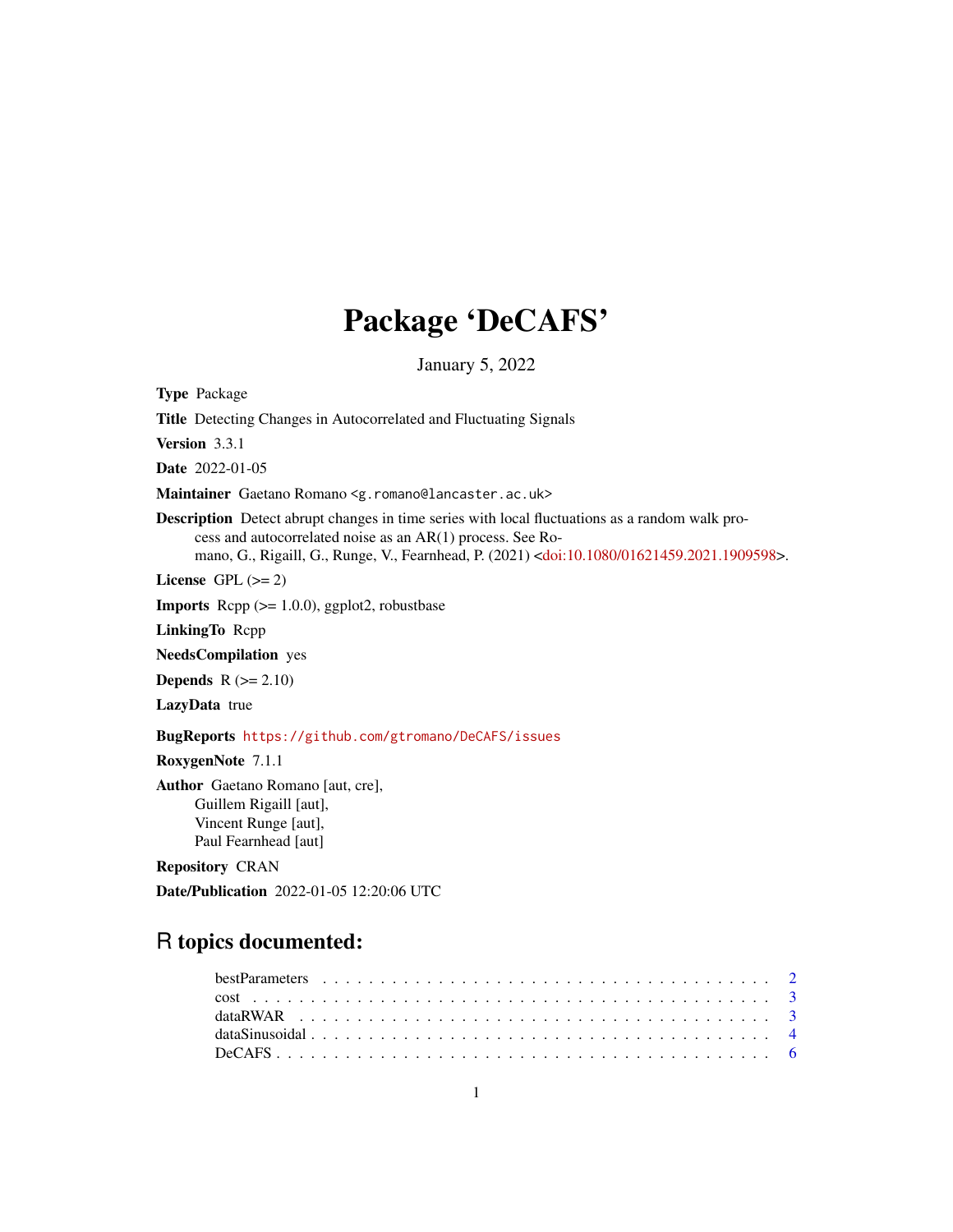## <span id="page-1-0"></span>2 bestParameters

#### **Index** 2008 **[14](#page-13-0)**

bestParameters *bestParameters*

## Description

iteration of the least square criterion for a grid of the phi parameter

#### Usage

```
bestParameters(y, nbK = 10, type = "MAD", sdEta = TRUE)
```
## Arguments

| <sub>V</sub> | A time-series obtained by the dataRWAR function |
|--------------|-------------------------------------------------|
| nbK          | number of diff k elements to consider           |
| type         | type of robust variance estimator (MAD, S or O) |
| sdEta        | if sdEta $=$ FALSE there is no random walk      |

## Value

a list with an estimation of the best parameters for Eta2, Nu2 and phi

## Examples

```
bestParameters(dataRWAR(10000, sdEta = 0.2, sdNu = 0.1, phi = 0.3,
type = "rand1", nbseg = 10)$y)
```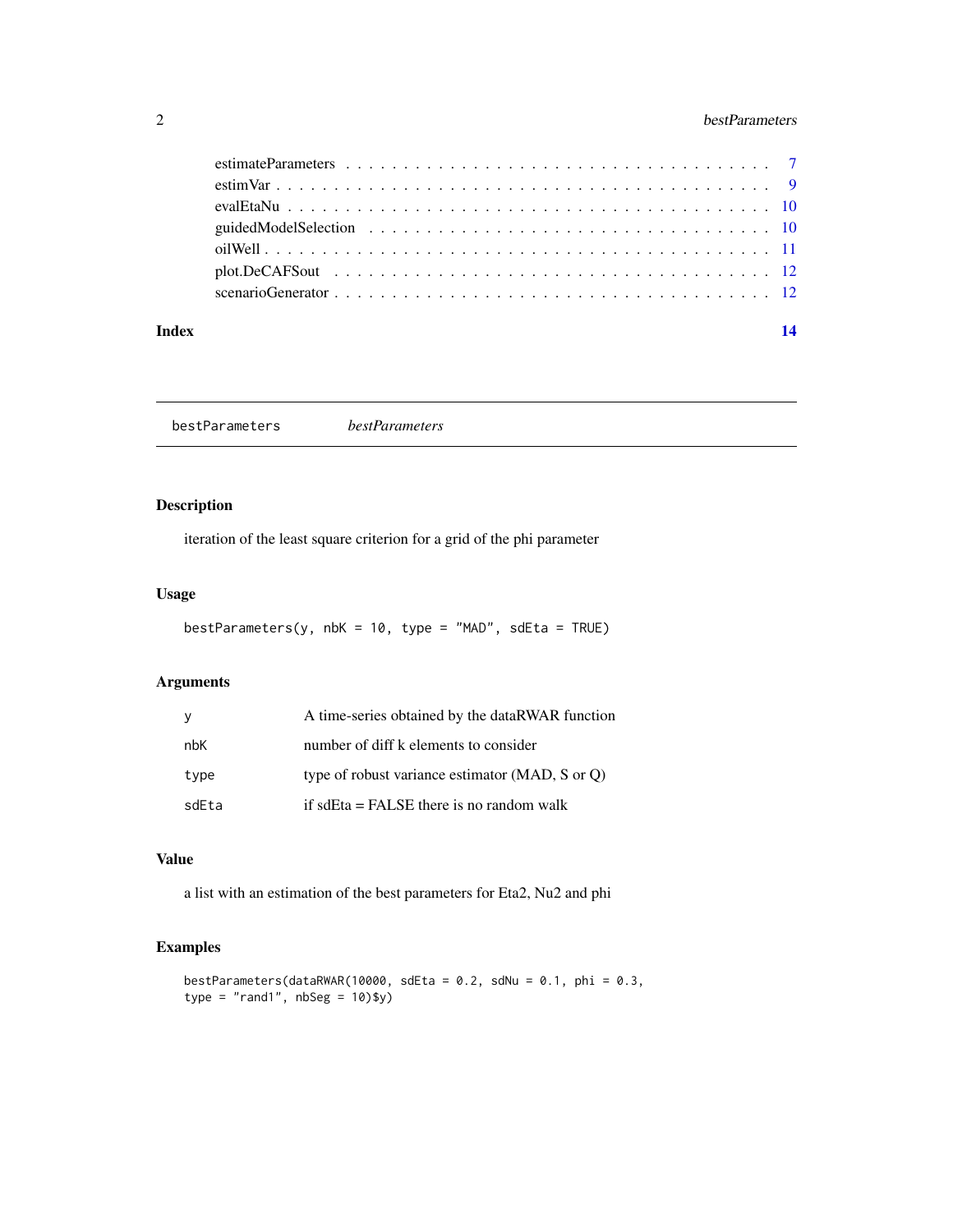<span id="page-2-0"></span>

the least-square value

## Usage

cost(v, sdEta, sdNu, phi)

## Arguments

| v     | the estimated variances of the diff k operator |
|-------|------------------------------------------------|
| sdEta | standard deviation in Random Walk              |
| sdNu  | standard deviation in $AR(1)$                  |
| phi   | the autocorrelative $AR(1)$ parameter          |

## Value

the value of the sum of squares

## Description

Generate a Realization from the RWAR model (check the references for further details).

 $y_t = \mu_t + \epsilon_t$ 

where

$$
\mu_t = \mu_{t-1} + \eta_t + \delta_t, \quad \eta_t \sim N(0, \sigma_\eta^2), \ \delta_t \ \in R
$$

and

```
\epsilon_t = \phi \epsilon_{t-1} + \nu_t \quad \nu_t \sim N(0, \sigma_\nu^2)
```
## Usage

```
dataRWAR(
  n = 1000,sdEta = 0,
  sdNu = 1,
  phi = 0,
  type = c("none", "up", "updown", "rand1"),
  nbseg = 20,
  jumpSize = 1
\mathcal{L}
```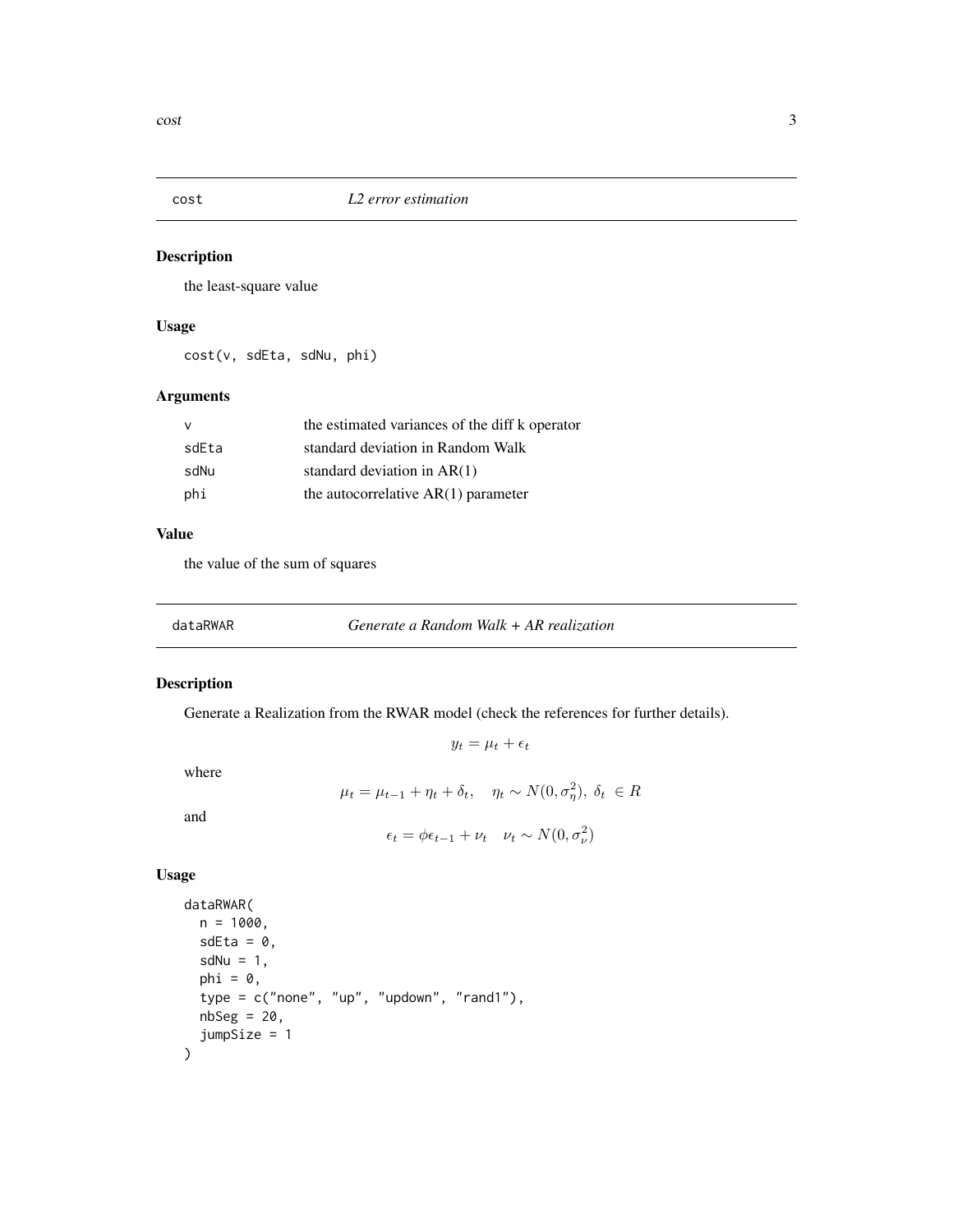#### <span id="page-3-0"></span>**Arguments**

| n        | The length of the sequence of observations.                             |
|----------|-------------------------------------------------------------------------|
| sdEta    | The standard deviation of the Random Walk Component on the signal drift |
| sdNu     | The standard deviation of the Autocorrelated noise                      |
| phi      | The autocorrelation parameter $\phi$                                    |
| type     | Possible change scenarios for the jump structure (default: none)        |
| nbSeg    | Number of segments                                                      |
| jumpSize | Maximum magnitude of a change                                           |

## Value

A list containing:

y the data sequence,

signal the underlying signal without the superimposed AR(1) noise,

changepoints the changepoint locations

## References

Romano, G., Rigaill, G., Runge, V., Fearnhead, P. Detecting Abrupt Changes in the Presence of Local Fluctuations and Autocorrelated Noise. arXiv preprint <https://arxiv.org/abs/2005.01379> (2020).

#### Examples

```
library(ggplot2)
set.seed(42)
Y = \text{dataRWAR}(n = 1e3, \text{phi} = .5, \text{sdEt} = 3, \text{sdNu} = 1, \text{jumpSize} = 15, \text{type} = \text{"updown", nbSeg = 5})y = Y$y
ggplot(data.frame(t = 1:length(y), y), aes(x = t, y = y)) +geom_point() +
  geom_vline(xintercept = Y$changepoints, col = 4, lty = 3)
```
dataSinusoidal *Generating data from a sinusoidal model with changes*

## Description

This function generates a sequence of observation from a sinusoidal model with changes. This can be used as an example for model misspecification.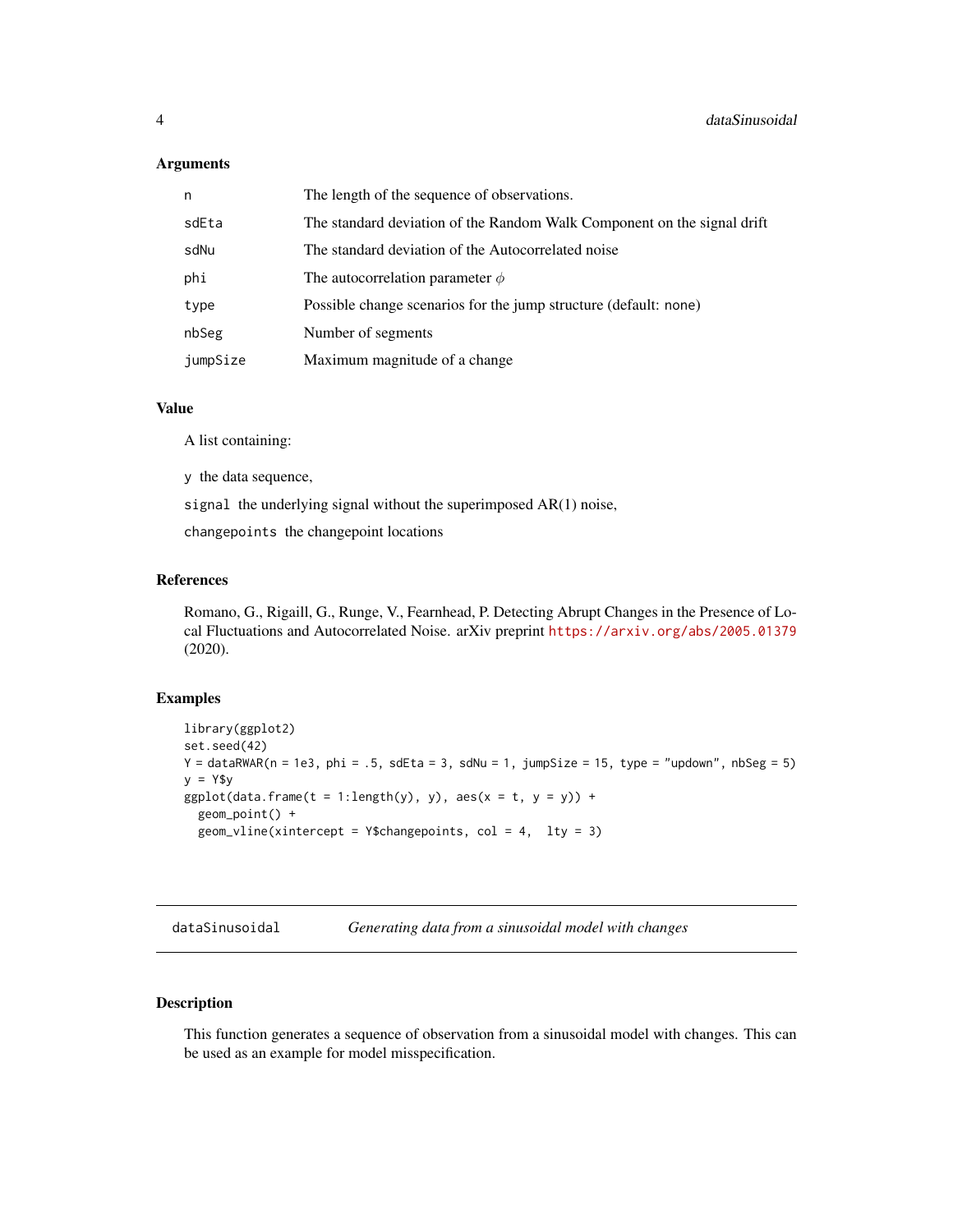## dataSinusoidal 5

## Usage

```
dataSinusoidal(
  n,
  amplitude = 1,
  frequency = 0.001,
  phase = \theta,
  sd = 1,
  type = c("none", "up", "updown", "random", "rand1"),
  nbseg = 20,
  jumpSize = 1
\mathcal{L}
```
## Arguments

| n         | The length of the sequence of observations.                      |
|-----------|------------------------------------------------------------------|
| amplitude | The amplitude of the sinusoid                                    |
| frequency | The angular frequency of the sinusoid                            |
| phase     | where the signal starts at time $t = 0$                          |
| sd        | standard deviation of the noise added on top of the signal       |
| type      | Possible change scenarios for the jump structure (default: none) |
| nbSeg     | Number of segments                                               |
| jumpSize  | Maximum magnitude of a change                                    |

## Value

A list containing:

y the data sequence,

signal the underlying signal without the noise,

changepoints the changepoint locations

## Examples

```
Y <- dataSinusoidal(
  1e4,
  frequency = 1 / 1e3,
  amplitude = 10,
  type = "updown",
  jumpSize = 4,
 nbseg = 4)
res <- DeCAFS(Y$y)
plot(res, col = "grey")
lines(Y$signal, col = "blue", \text{ lwd} = 2, \text{ lty} = 2)abline(v = res$changepoints, col = 2)abline(v = Y$changepoints, col = 4, lty = 2)
```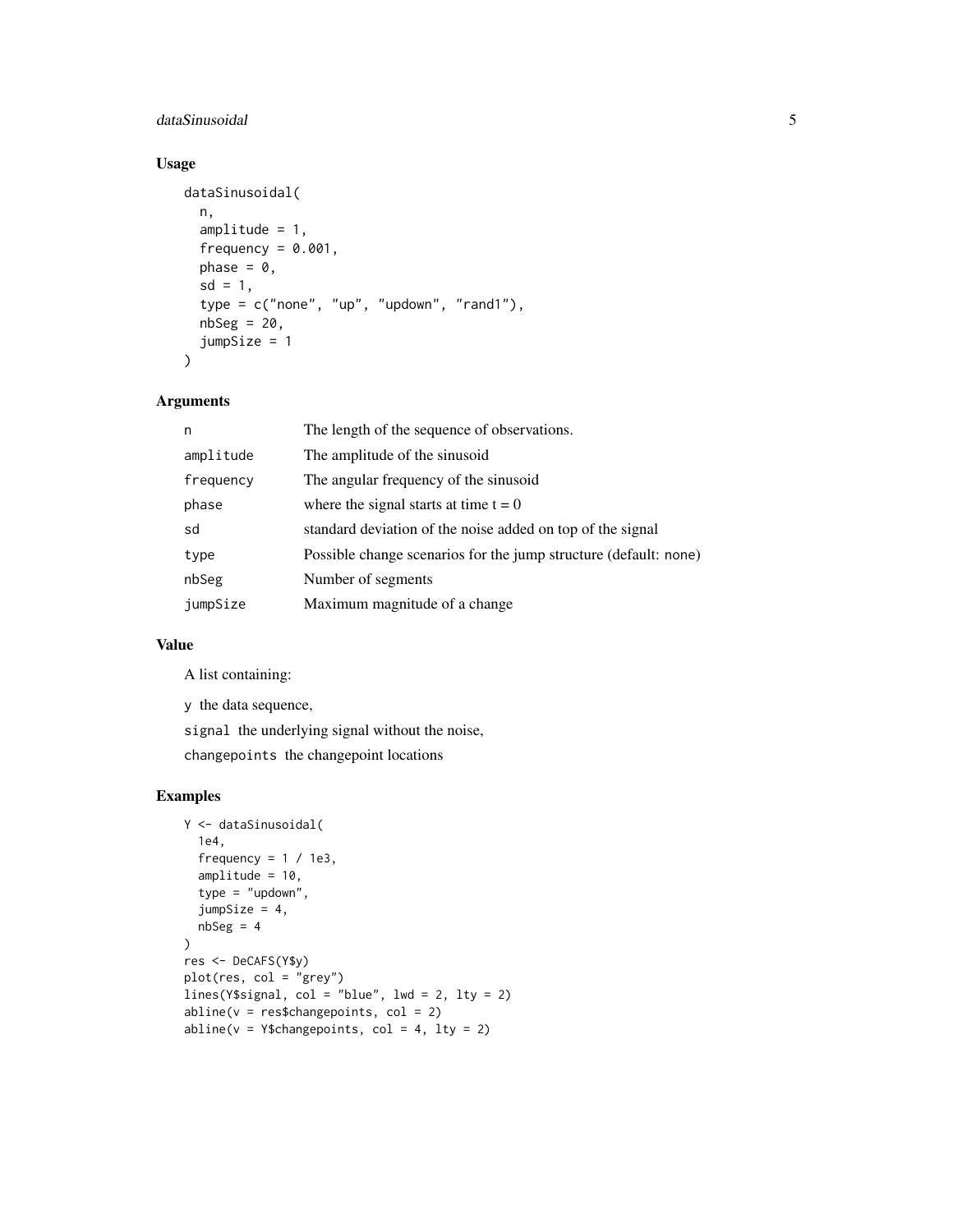<span id="page-5-1"></span><span id="page-5-0"></span>This function implements the DeCAFS algorithm to detect abrupt changes in mean of a univariate data stream in the presence of local fluctuations and auto-correlated noise. It detects the changes under a penalised likelihood model where the data,  $y_1, ..., y_n$ , is

$$
y_t = \mu_t + \epsilon_t
$$

with  $\epsilon_t$  an AR(1) process, and for  $t = 2, ..., N$ 

 $\mu_t = \mu_{t-1} + \eta_t + \delta_t$ 

where at time t if we do not have a change then  $\delta_t = 0$  and  $\eta_t \sim N(0, \sigma_\eta^2)$ ; whereas if we have a change then  $\delta_t \neq 0$  and  $\eta_t = 0$ . DeCAFS estimates the change by minimising a cost equal to twice the negative log-likelihood of this model, with a penalty  $\beta$  for adding a change. Note that the default DeCAFS behavior will assume the RWAR model, but fit on edge cases is still possible. For instance, should the user wish for DeCAFS to fit an AR model only with a piecewise constant signal, or similarly a model that just assumes random fluctuations in the signal, this can be specified within the initial parameter estimation, by setting the argument: modelParam = estimateParameters(y,model = "AR"). Similarly, to allow for negative autocorrelation estimation, set modelParam = estimateParameters(Y\$y,phiLower = -1).

#### Usage

```
DeCAFS(
  data,
  beta = 2 * log(length(data)),
 modelParam = estimateParameters(data, warningMessage = warningMessage),
 penalties = NULL,
  warningMessage = TRUE
)
```
#### Arguments

| data       | A vector of observations y                                                                                                                                                                                                                                                                                                                                                                                                                                |
|------------|-----------------------------------------------------------------------------------------------------------------------------------------------------------------------------------------------------------------------------------------------------------------------------------------------------------------------------------------------------------------------------------------------------------------------------------------------------------|
| beta       | The 10 penalty. The default one is $2 \times \log(N)$ where N is the length of the data.                                                                                                                                                                                                                                                                                                                                                                  |
| modelParam | A list of 3 initial model parameters: sdEta, the SD of the drift (random fluc-<br>tuations) in the signal, sdNu, the SD of the $AR(1)$ noise process, and phi, the<br>autocorrelation parameter of the noise process (so the stationary variance of the<br>$AR(1)$ noise process is sdnu^2/(1 - phi^2). Defaulted to estimateParameters(data, K<br>= 15), to perform automatically estimation of the three. See estimateParameters()<br>for more details. |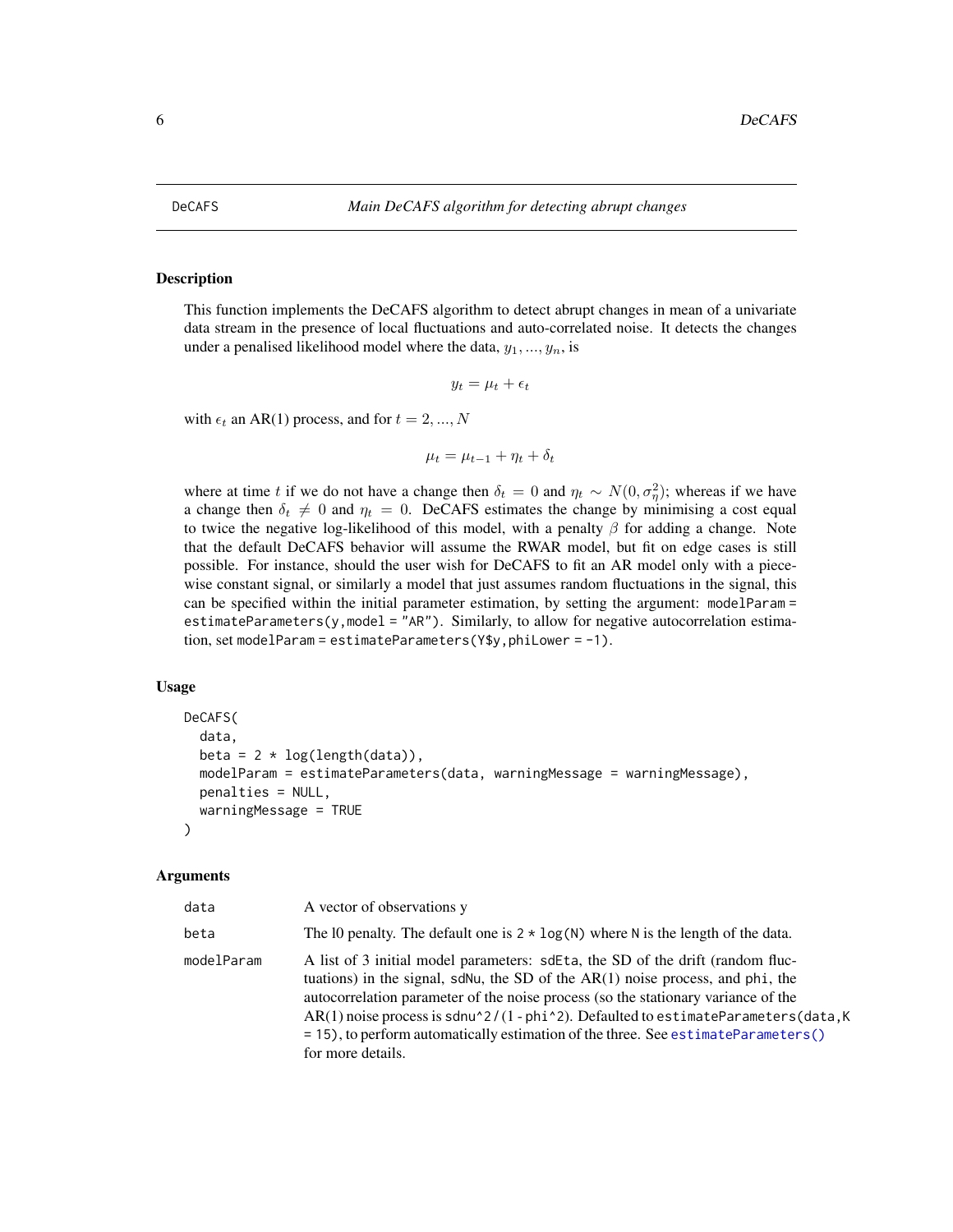## <span id="page-6-0"></span>estimateParameters 7

| penalties | Can be used as an alternative to the model parameters, a list of 3 initial penalties:                |
|-----------|------------------------------------------------------------------------------------------------------|
|           | lambda, the 12-penalty penalising over the lag-1 of the signal, gamma, penalis-                      |
|           | ing over the lag-1 of the AR(1) noise process, phi, the autocorrelation param-                       |
|           | eter. These are related to the modelParam list by list(lambda = 1 / sdEta ^                          |
|           | 2, gamma = $1 / s$ dNu $\land$ 2, phi = phi). Only one argument between penalties                    |
|           | and modelParam should be specified. Defaulted to NULL.                                               |
|           | $\mu$ warning Message When TRUE prints a message to warn the user that the automatic parameter esti- |

warningMessage When TRUE prints a message to warn the user that the automatic parameter estimation is employed. Defaults to TRUE.

#### Value

Returns an s3 object of class DeCAFSout where:

\$changepoints is the vector of change-point locations,

\$signal is the estimated signal without the auto-correlated noise,

\$costFunction is the optimal cost in form of piecewise quadratics at the end of the sequence,

\$estimatedParameters is a list of parameters estimates (if estimated, otherwise simply the initial modelParam input),

\$data is the sequence of observations.

#### References

Romano, G., Rigaill, G., Runge, V., Fearnhead, P. (2021). Detecting Abrupt Changes in the Presence of Local Fluctuations and Autocorrelated Noise. Journal of the American Statistical Association. doi: [10.1080/01621459.2021.1909598.](https://doi.org/10.1080/01621459.2021.1909598)

#### Examples

```
library(ggplot2)
set.seed(42)
Y \leq - dataRWAR(n = 1e3, phi = .5, sdEta = 1, sdNu = 3, jumpSize = 15, type = "updown", nbSeg = 5)
y <- Y$y
res = DecAFS(y)ggplot(data.frame(t = 1:length(y), y), aes(x = t, y = y)) +geom_point() +
 geom_vline(xintercept = res$changepoints, color = "red") +
 geom_vline(xintercept = Y$changepoints, col = "blue", lty = 3)
```
<span id="page-6-1"></span>estimateParameters *Estimate parameter in the Random Walk Autoregressive model*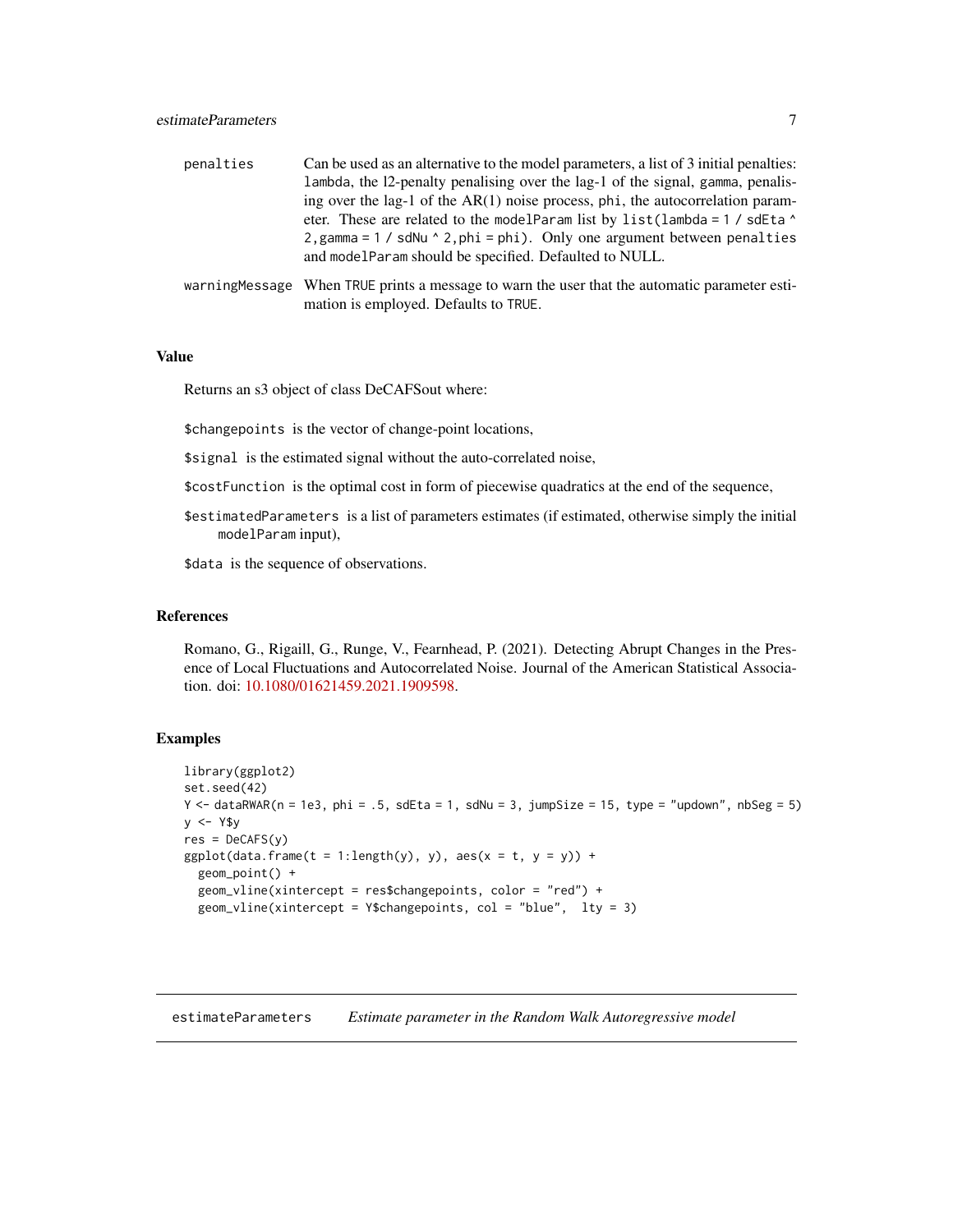<span id="page-7-0"></span>This function perform robust estimation of parameters in the Random Walk plus Autoregressive model using a method of moments estimator. To model the time-dependency DeCAFS relies on three parameters. These are sdEta, the standard deviation of the drift (random fluctuations) in the signal, modeled as a Random Walk process, sdNu, the standard deviation of the AR(1) noise process, and phi, the autocorrelation parameter of the noise process. The final estimation of the change locations is affected by the l0 penalty beta and the estimation of the process by those three initial parameters. Therefore, the choice of penalties for DeCAFS is important: where possible investigate resulting segmentations. Should the algorithm return a misspecified estimation of the signal, it might be good to constrain the estimation of the parameters to an edge case. This can be done through the argument model. Alternatively, one could employ a range of penalties or tune these on training data. To manually specify different penalties, see [DeCAFS\(\)](#page-5-1) documentation. If unsure of which model is the most suited for a given sequence, see [guidedModelSelection\(\)](#page-9-1) for guided model selection.

#### Usage

```
estimateParameters(
 y,
 model = c("RWAR", "AR", "RW"),
 K = 15,
 phiLower = 0,
  philUpper = 0.999,
  sdEtaUpper = Inf,
  sdNuUpper = Inf,
  warningMessage = FALSE
\lambda
```
#### Arguments

| y              | A vector of observations                                                                                                                                                                                    |
|----------------|-------------------------------------------------------------------------------------------------------------------------------------------------------------------------------------------------------------|
| model          | Constrain estimation to an edge case of the RWAR model. Defaults to "RWAR".<br>To fit an AR model only with a piece-wise constant signal, specify "AR". To fit<br>a a random walk plus noise, specify "RW". |
| К              | The number of K-lags differences of the data to run the robust estimation over.<br>Default set at 15.                                                                                                       |
| phiLower       | Smallest value of the autocorrelation parameter. Default set at 0.                                                                                                                                          |
| phiUpper       | Highest value of the autocorrelation parameter. Default set at 0.99.                                                                                                                                        |
| sdEtaUpper     | Highest value of the RW standard deviation. Default set at Inf                                                                                                                                              |
| sdNuUpper      | Highest value of the $AR(1)$ noise standard deviation. Default set at Inf                                                                                                                                   |
| warningMessage | A message to warn the user when the automatic parameter estimation is em-<br>ployed.                                                                                                                        |

#### Value

Returns a list of estimates that can be employed as an argument for parameter modelParam to run [DeCAFS\(\)](#page-5-1). Those are: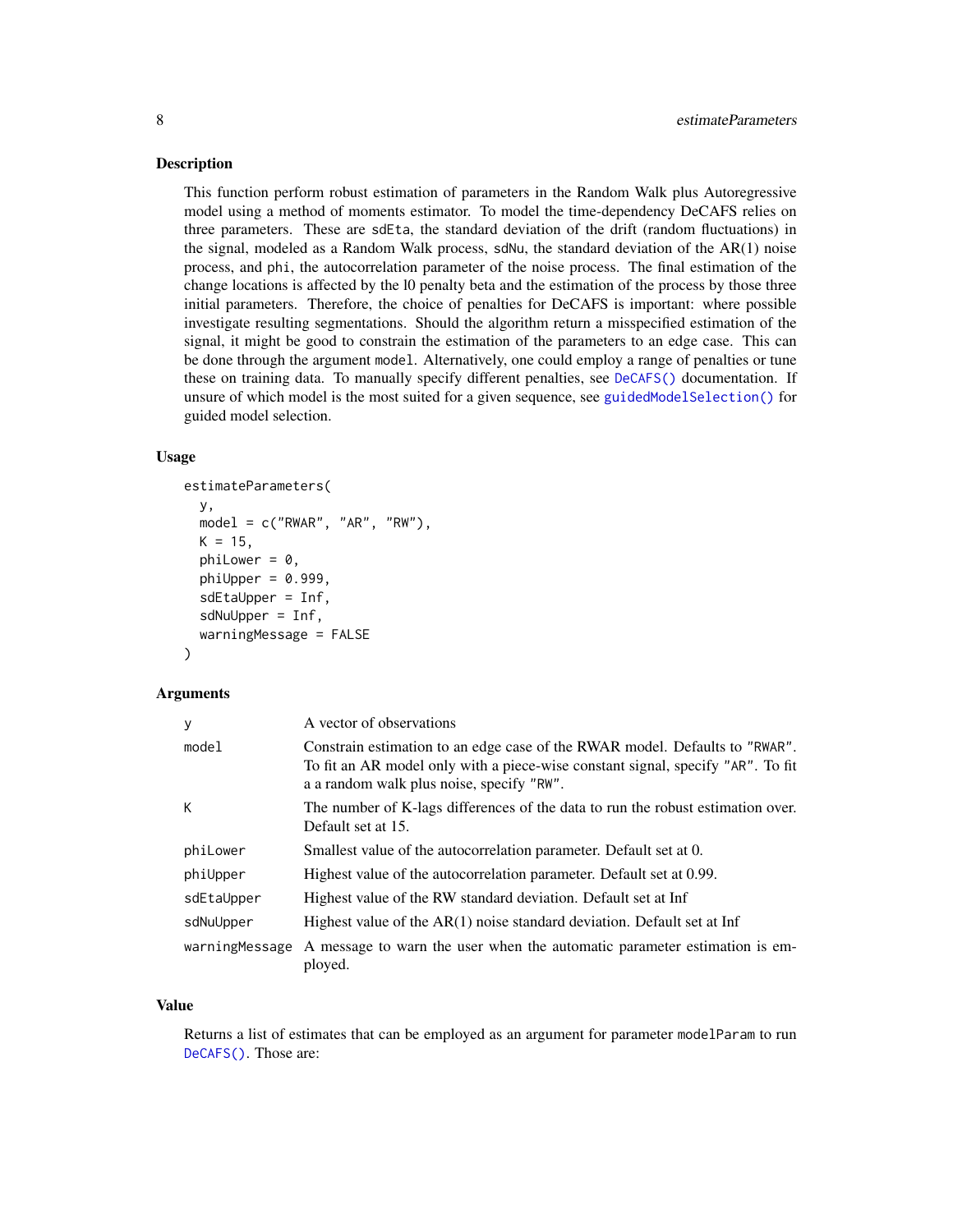#### <span id="page-8-0"></span>estimVar 9

sdEta the SD of the drift (random fluctuations) in the signal,

sdNu the SD of the AR(1) noise process,

phi the autocorrelation parameter of the noise process.

## Examples

```
set.seed(42)
y <- dataRWAR(n = 1e3, phi = .5, sdEta = 1, sdNu = 3, jumpSize = 15, type = "updown", nbSeg = 5)$y
estimateParameters(y)
```

| estimVar |  |  |
|----------|--|--|
|          |  |  |
|          |  |  |
|          |  |  |
|          |  |  |

## r *Variance estimation for diff k operators*

## Description

Estimation of the variances for the diff k operator  $k = 1$  to nbK

## Usage

 $estimVar(y, nbK = 10, type = "MAD")$ 

## Arguments

| - V  | A time-series obtained by the dataRWAR function |
|------|-------------------------------------------------|
| nbK  | number of diff k elements to consider           |
| type | type of robust variance estimator (MAD, S or O) |

## Value

the vector varEst of estimated variances

## Examples

estimVar(dataRWAR(1000, sdEta = 0.1, sdNu = 0.1, phi = 0.3, type = "rand1", nbSeg = 10)\$y)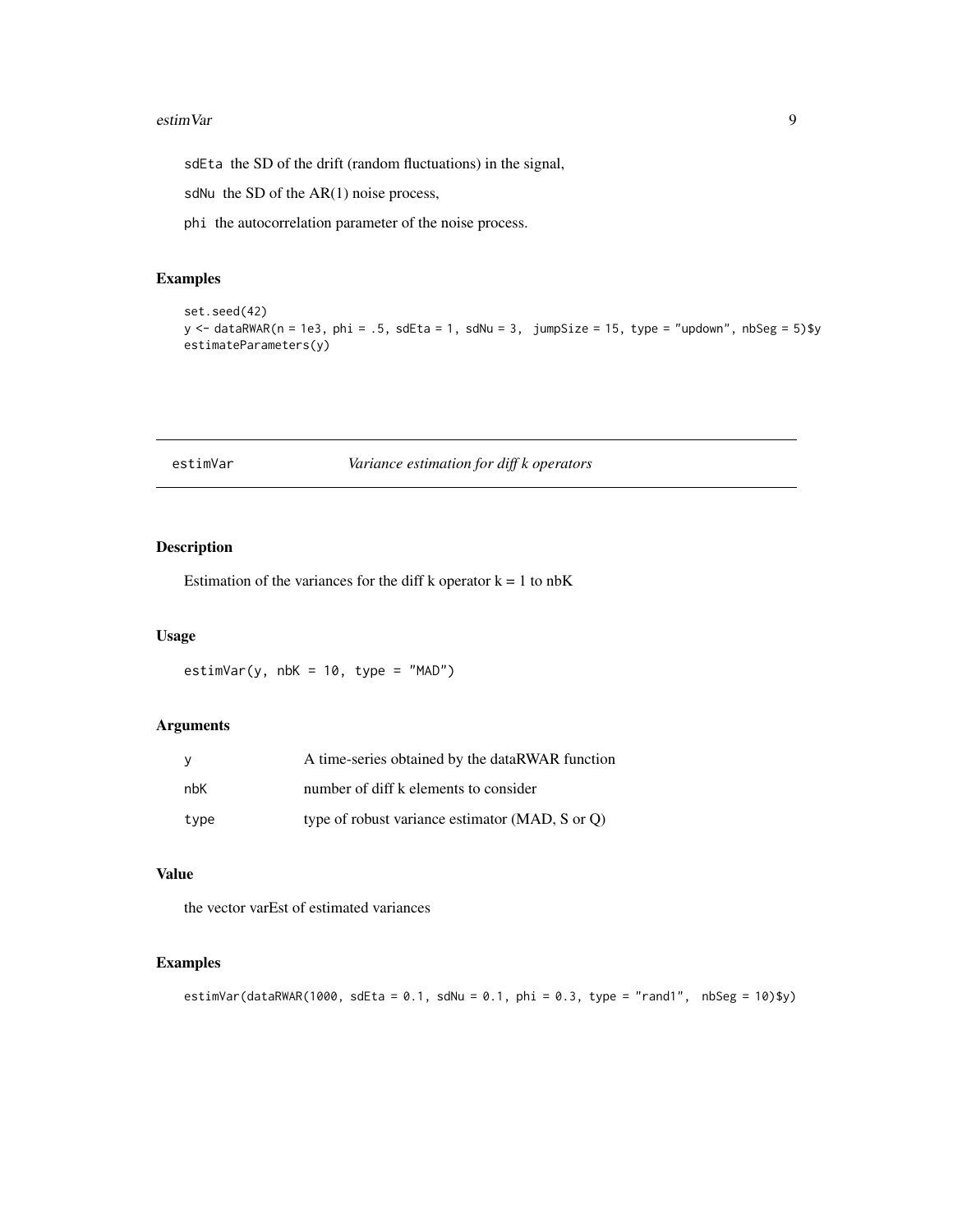<span id="page-9-0"></span>

Evaluation of the variances Eta2 and Nu2

## Usage

evalEtaNu(v, phi, sdEta = TRUE)

## Arguments

| v     | the estimated variances of the diff k operator |
|-------|------------------------------------------------|
| phi   | the autocorrelative $AR(1)$ parameter          |
| sdEta | if sdEta $=$ FALSE there is no random walk     |

#### Value

a list with an estimation of the variances Eta2 and Nu2

<span id="page-9-1"></span>guidedModelSelection *Guided Model Selection*

## Description

This function aids the user in selecting an appropriate model for a given sequence of observations. The function goes an interactive visualization of different model fits for different choices of initial parameter estimators and l0 penalties (beta). At the end, a call to the DeCAFS function is printed, while a DeCAFS wrapper is provvided.

## Usage

```
guidedModelSelection(data)
```
#### Arguments

data A vector of observations y

## Value

A function, being a wrapper of DeCAFS with the selected parameter estimators.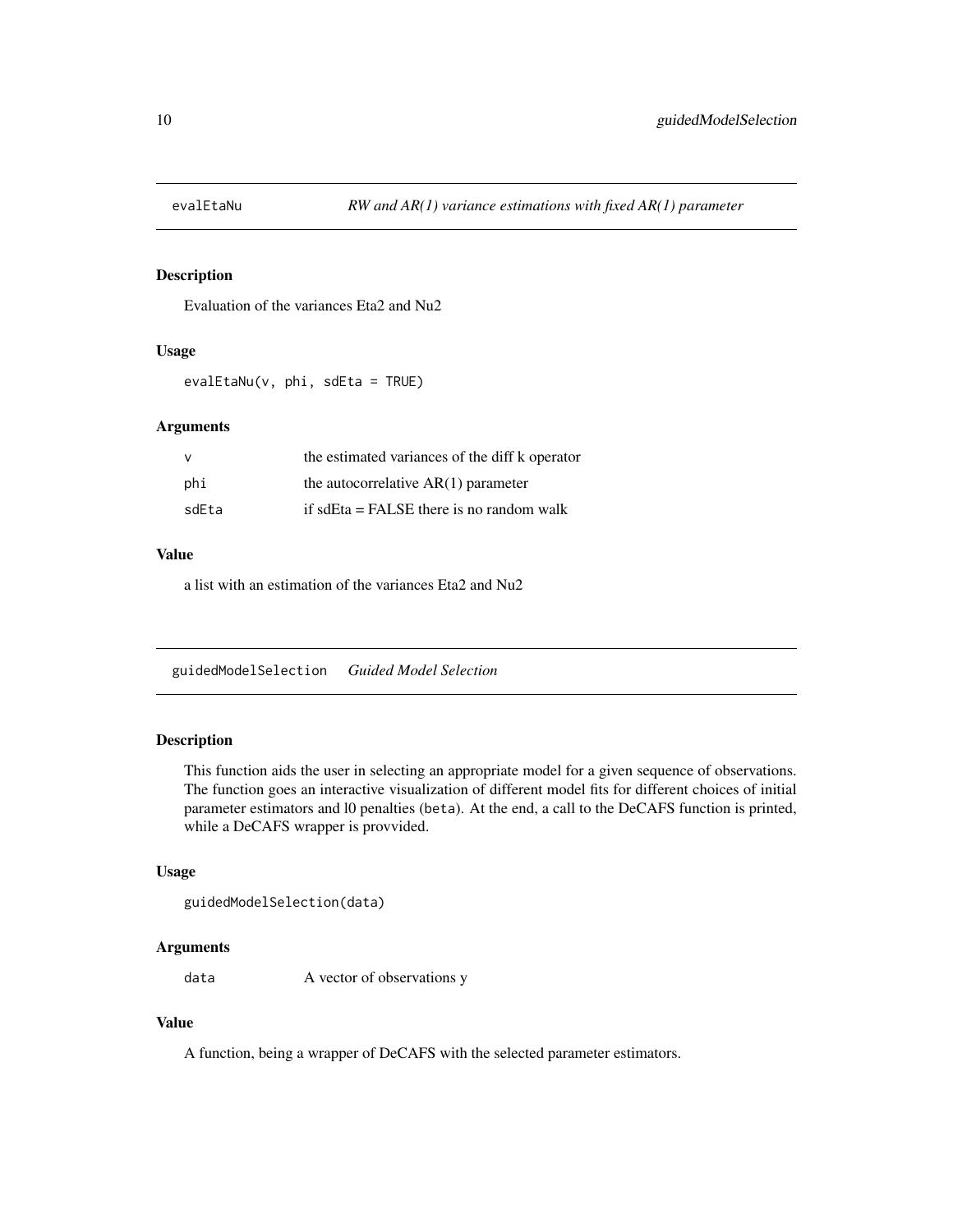#### <span id="page-10-0"></span>oilWell 2012 2013 2014 2022 2022 2023 2024 2022 2022 2023 2024 2022 2023 2024 2022 2023 2024 2022 2023 2024 20

#### Examples

```
## Not run:
y \le dataRWAR(1000, sdEta = 1, sdNu = 4, phi = .4, nbSeg = 4, jumpSize = 20, type = "updown")$y
DeCAFSWrapper <- guidedModelSelection(y)
## End(Not run)
```
oilWell *Rock structure data from an oil well*

#### Description

This data comes from lowering a probe into a bore-hole, and taking measurements of the rock structure as the probe is lowered. As the probe moves from one rock strata to another we expect to see an abrupt change in the signal from the measurements.

#### Usage

oilWell

## Format

A numeric vector of 4050 obervations

## Source

Ruanaidh, Joseph JK O., and William J. Fitzgerald. Numerical Bayesian methods applied to signal processing. Springer Science & Business Media, 2012. doi: [10.1007/9781461207177](https://doi.org/10.1007/978-1-4612-0717-7)

## Examples

```
# removing outliers
n = length(oilWell)
h = 32med = rep(NA, n)for (i in 1:n) {
 index = max(1, i - h):min(n, i + h)med[i] = median(oilWell[index])
}
residual = (oilWell - med)y = oilWell[abs(residual) < 8000]
sigma = sqrt(var(residual[abs(residual) < 8000]))
# running DeCAFS
res <- DeCAFS(y/sigma)
plot(res, xlab = "time", ylab = "y", type = "l")
abline(v = res$changepoints, col = 4, lty = 3)
```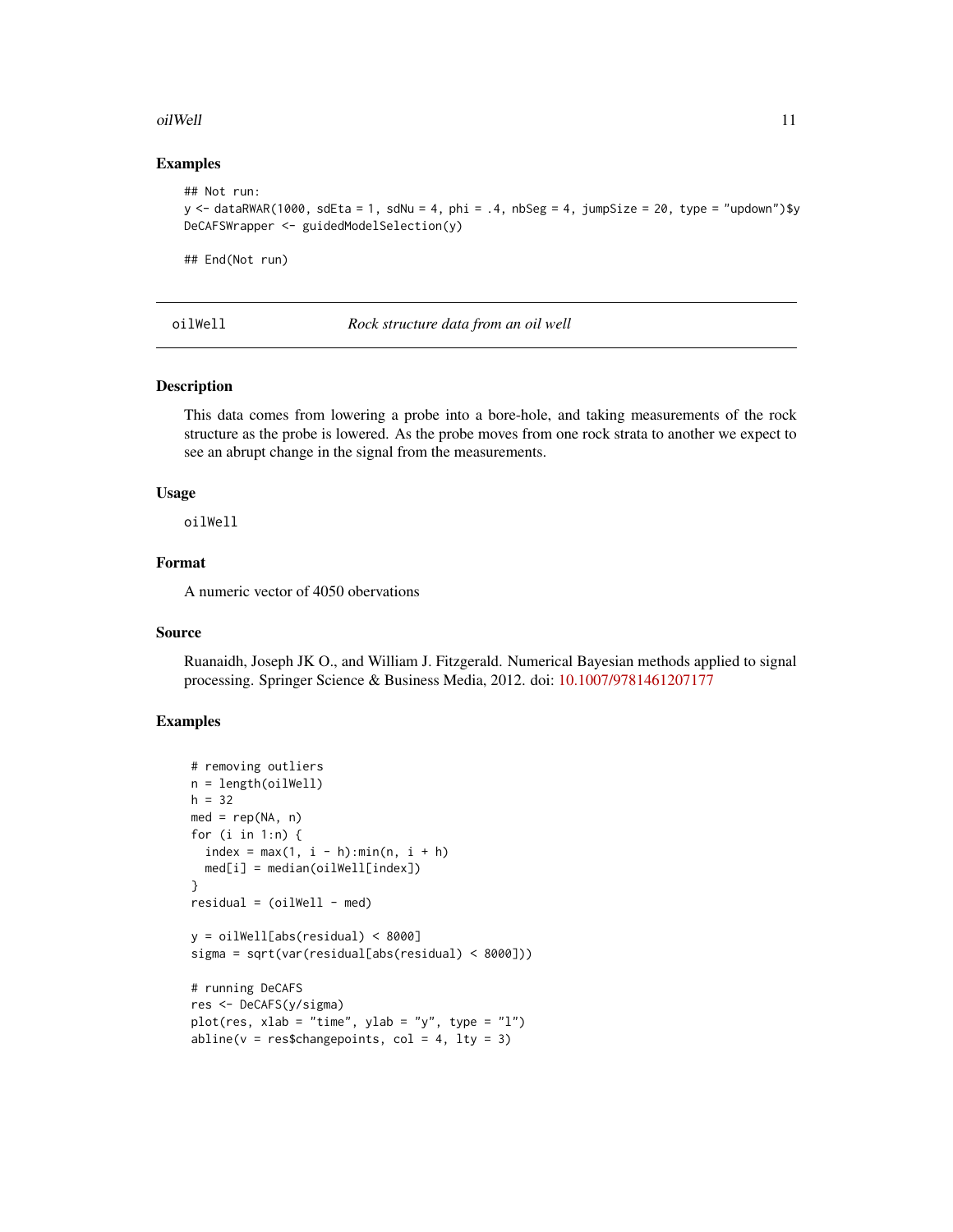<span id="page-11-0"></span>plot.DeCAFSout *DeCAFS Plotting*

## Description

DeCAFS output plotting method.

## Usage

## S3 method for class 'DeCAFSout'  $plot(x, \ldots)$ 

## Arguments

|                         | the output object from a DeCAFS call                                   |
|-------------------------|------------------------------------------------------------------------|
| $\cdot$ $\cdot$ $\cdot$ | Additional graphical parameters to be passed down to the plot function |

#### Value

An R plot

#### Examples

```
set.seed(42)
Y <- dataRWAR(n = 1e3, phi = .5, sdEta = 1, sdNu = 3, jumpSize = 15, type = "updown", nbSeg = 5)
res = DeCAFS(Y$y)
plot(res, type = "l")
```
scenarioGenerator *Generate a piecewise constant signal of a given length*

## Description

Generate a piecewise constant signal of a given length

## Usage

```
scenarioGenerator(
  n,
  type = c("none", "up", "updown", "random", "rand1"),
  nbseg = 20,
  jumpSize = 1
\mathcal{L}
```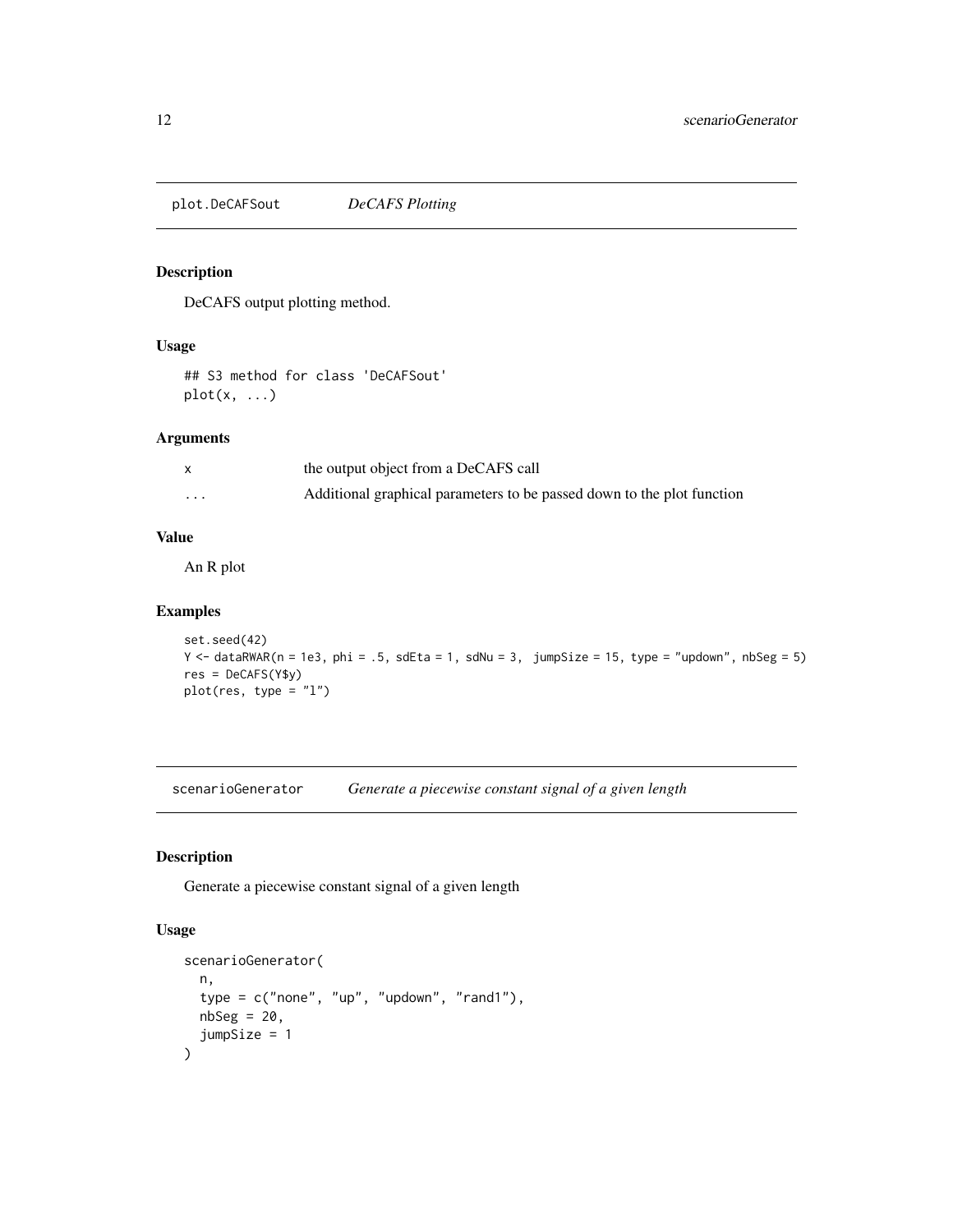## scenarioGenerator 13

## Arguments

| n        | The length of the sequence of observations.      |
|----------|--------------------------------------------------|
| type     | Possible change scenarios for the jump structure |
| nbSeg    | Number of segments                               |
| jumpSize | Maximum magnitude of a change                    |

## Value

a sequence of N values for the piecewise constant signal

## Examples

scenarioGenerator(1e3, "rand1")